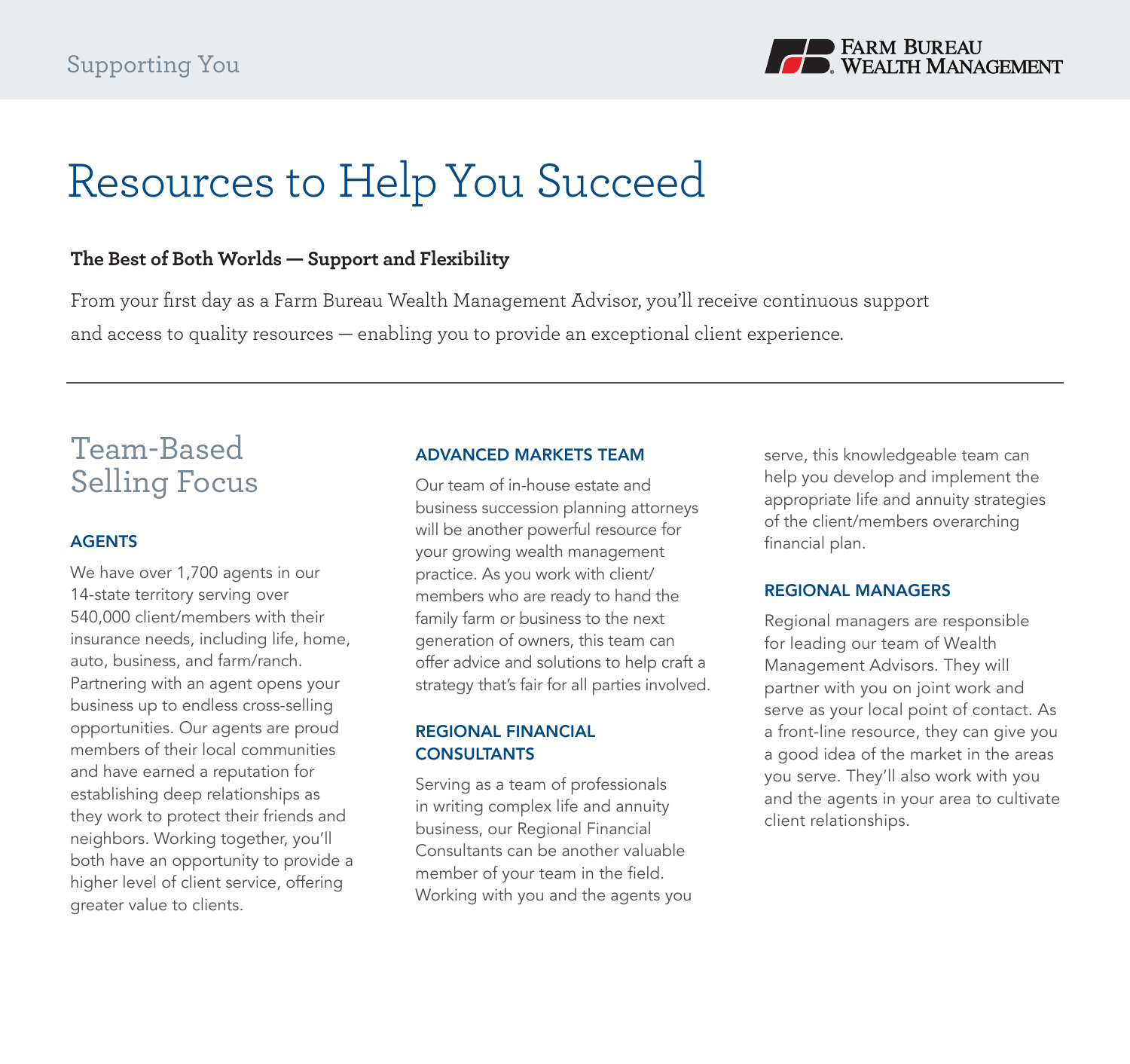# Transition & **Operational** Support

# WEALTH MANAGEMENT OPERATIONS TEAM

The Wealth Management Operations Team (aka Middle Office) is available via phone or email. The Middle Office provides crucial ongoing support to help you grow your practice by handling the day-to-day operations of account opening, trading, and compliance. It helps keep the processes and logistics running smoothly for advisors and agents. You'll be on a first name basis with our tenured and experienced Operations team members. Their range of services extend from answering quick questions to accessing a remote connection to your computer to assist you through a process. The Operations Team will be an integral part of your business.

# ONBOARDING SPECIALIST

As you get closer to your target transition date, you will be assigned an Onboarding Specialist that will help ensure that you have key elements in place for creating a successful transition. Our dedicated onboarding staff will help you focus on the important details, including the practical aspects of mapping accounts, transferring your securities licenses, and learning more about the essential documents you'll need to fill out and general processes and procedures you'll need to follow, including payroll, technology and compliance systems. By following our step by step transition guide, our staff will help make sure that you have everything in place to be up and running on the first day of business, including business cards, stationery and your website.

#### LEGAL & COMPLIANCE

Our Legal & Compliance department provides proactive guidance to help you manage the day-to-day regulatory requirements of your business. They also act as a resource for legal questions as they arise.

## ROYAL BANK OF CANADA (RBC)

As one of the world's leading diversified financial services companies, Royal Bank of Canada (RBC) provides clearing and execution services for our Broker Dealer & Registered Investment Advisor. Our relationship with RBC, helps us offer you the tools, technology and established processes you need to provide your clients with outstanding service.

When combined, the resources described here will help you gain key operational efficiencies so you can focus on providing your client/members with thoughtful advice and outstanding service.

## INTERNAL WHOLESALER TEAM

Our wholesalers provide product and sales support to advisors via telephone and email support, as well as share investment ideas, education and product information. They also assist advisors in developing portfolios. They are able to coordinate the research and analysis of Mutual Funds and Money Managers (fee-based) offered through the external custodian platform. This role also can act as a liaison between advisors and the Wealth Management Operations team to resolve client issues/problems.

# TRAINING TEAM

The Training Team will work with you to ensure you and your staff get the customized training you need as you transition and continually work with our systems. They provide online learning resources, and a variety of web-based and in-person training sessions to help you get familiar faster with our processes, platform, and procedures so you can focus on your business.

#### MARKETING & ADVERTISING

Our professional in-house marketing department provides designed, pre-approved materials, resources, and services for you to connect with your audience in a variety of ways. Your operation will reflect a brand whose values have endured for over 75 years. Your business will represent a commitment to integrity, trust, and service.

#### Support from this team includes:

- A customizable advisor website
- Turnkey marketing programs and materials
- Advertising and marketing collateral
- Sales literature
- Print and electronic direct mail resources
- Stationery packages

**As a Farm Bureau Wealth Management Advisor,** you have a unique opportunity to grow your business by partnering with local Farm Bureau agents to provide wealth management services within our existing client base. Using our "Your Future Advantage" process, you'll help client/members gain confidence that their insurance, planning and investment needs are in order. You'll also be positioned to further solidify your existing relationships by providing access to Farm Bureau's robust insurance product offering. You'll do all of this with the freedom and flexibility to build your business while enjoying the stability, support and benefits of an organization with over 75 years of proven success.

# Leadership Access & Support

# LEADERSHIP TEAM

The Wealth Management Leadership Team leads and oversees the vision for the division and are available for advisors to contact for information, guidance, and recommendations. They set the direction for the department by introducing new initiatives, innovations, and improvements for growth.